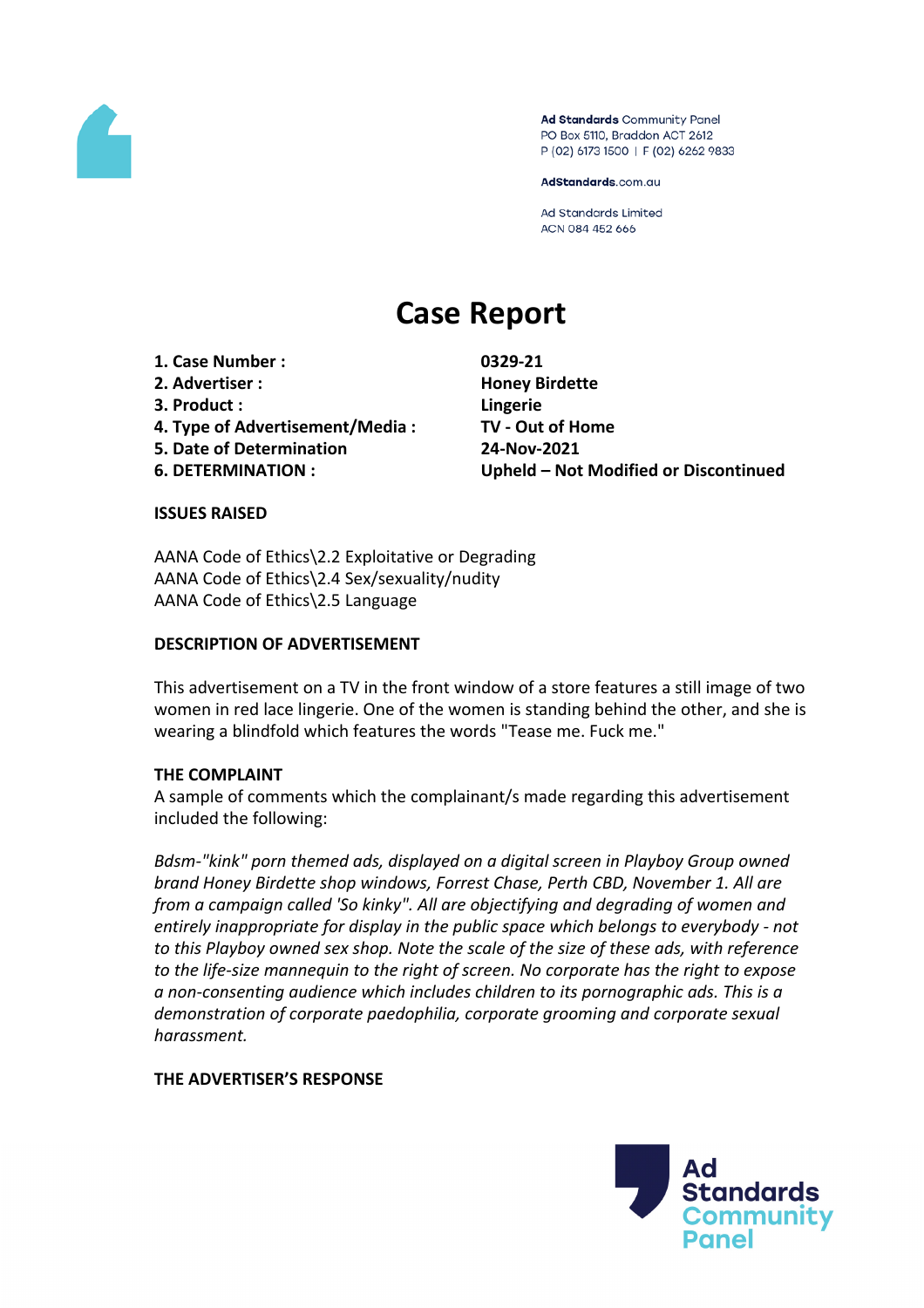

Comments which the advertiser made in response to the complainant/s regarding this advertisement include the following:

*Advertiser did not provide a response.*

## **THE DETERMINATION**

The Ad Standards Community Panel (the Panel) considered whether this advertisement breaches Section 2 of the AANA Code of Ethics (the Code).

The Panel noted the complainant's concerns that the advertisement:

- is objectifying of women and degrading to women
- is inappropriate for display in a public space.

The Panel viewed the advertisement and noted the advertiser had not provided a response.

## **Section 2.2: Advertising should not employ sexual appeal in a manner which is exploitative or degrading of any individual or group of people.**

The Panel noted the AANA Practice Note which provides guidance on the meaning of the terms exploitative and degrading:

*Exploitative - (a) taking advantage of the sexual appeal of a person, or group of people, by depicting them as objects or commodities; or (b) focussing on their body parts where this bears no direct relevance to the product or service being advertised. Degrading – lowering in character or quality a person or group of people.*

## **Does the advertisement use sexual appeal?**

The Panel noted that the advertisement depicts two women in red, lace lingerie. The Panel considered that this image does contain sexual appeal.

## **Does the advertisement use sexual appeal in a manner that is exploitative?**

The Panel noted that the advertisement is for lingerie and fetish products available at Honey Birdette and considered that it is reasonable for the women to be depicted wearing the products in the advertisement. The Panel considered there is no irrelevant focus on the women's bodies or body parts.

The Panel noted that one of the women is wearing a blindfold which features the words, "Tease me. Fuck me". The Panel considered that the use of the blindfold presents the woman in a more vulnerable position, and this in combination with the wording on the blindfold is a strong suggestion that the woman is an object or commodity available to be used.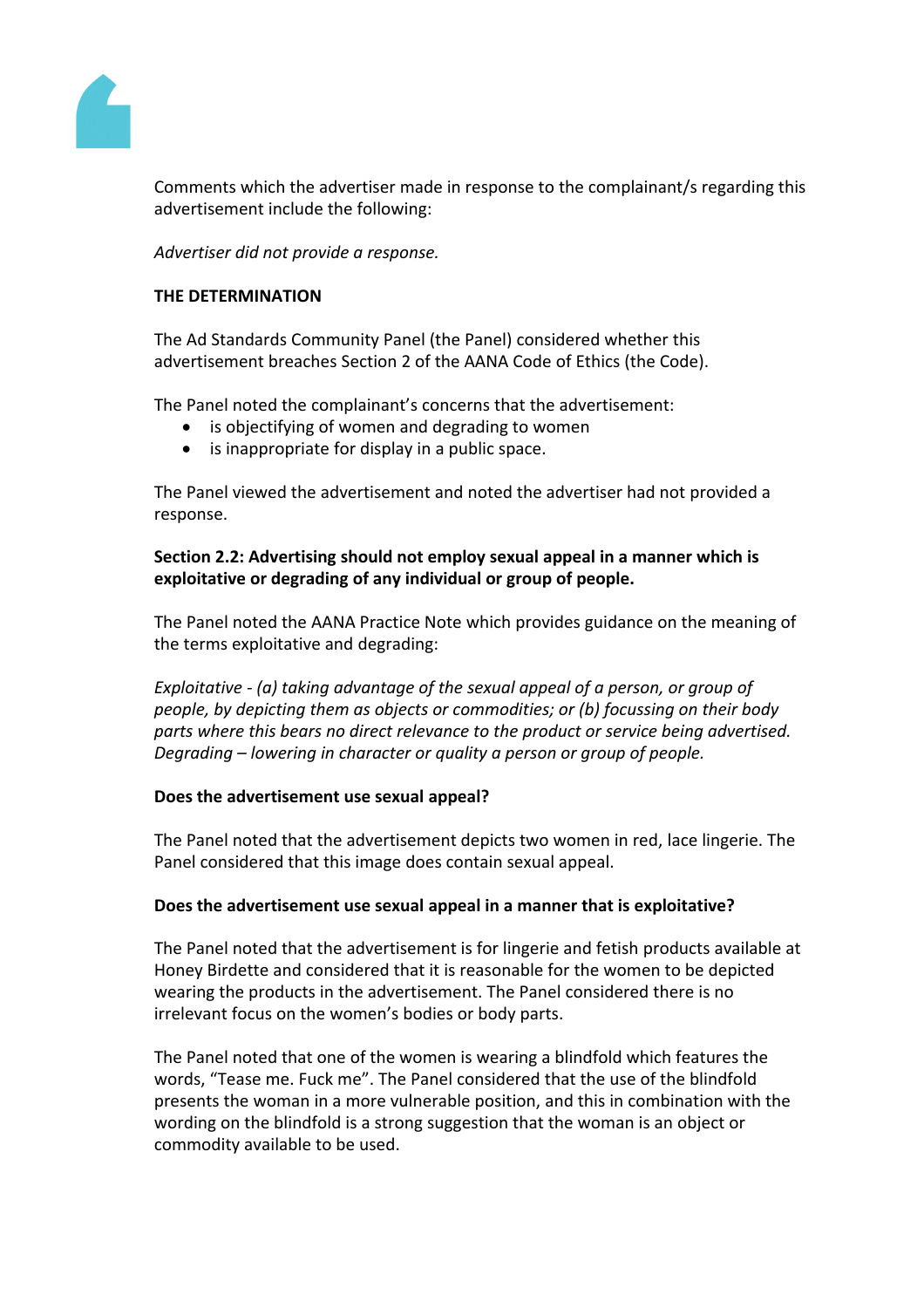

The Panel considered that the advertisement does employ sexual appeal in a manner which is exploitative of the woman in the blindfold.

## **Does the advertisement use sexual appeal in a manner that is degrading?**

The Panel considered that the depiction of the women is relevant to the promotion of lingerie and the products available for purchase at Honey Birdette and this in itself does not lower the women in character or quality.

The Panel considered that the advertisement suggests that the woman is an object to be used for the enjoyment of another person and that this suggestion does lower the blindfolded woman in character or quality.

The Panel considered that the advertisement does employ sexual appeal in a manner which is degrading to the blindfolded woman.

## **Section 2.2 conclusion**

Finding that the advertisement did employ sexual appeal in a manner which is exploitative and degrading of an individual or group of people, the Panel determined that the advertisement did breach Section 2.2 of the Code.

## **Section 2.4: Advertising shall treat sex, sexuality and nudity with sensitivity to the relevant audience.**

The Panel noted the Practice Note for the Code states:

*"Overtly sexual images are not appropriate in outdoor advertising or shop front windows.*

*"Although not exhaustive, the following may be considered to be overtly sexual:*

*• Poses suggestive of sexual position: parting of legs, hand placed on or near genitals in a manner which draws attention to the region;*

*• People depicted in sheer lingerie or clothing where a large amount of buttocks, female breasts, pubic mound or genital regions can be seen; The use of paraphernalia such as whips and handcuffs, particularly in combination with images of people in lingerie, undressed or in poses suggestive of sexual position;*

*• Suggestive undressing, such as pulling down a bra strap or underpants; or*

*• Interaction between two or more people which is highly suggestive of sexualised activity.*

*"Discreet portrayal of nudity and sexuality in an appropriate context (eg advertisements for toiletries and underwear) is generally permitted but note the application of the relevant audience. More care should be taken in outdoor media than magazines, for example.*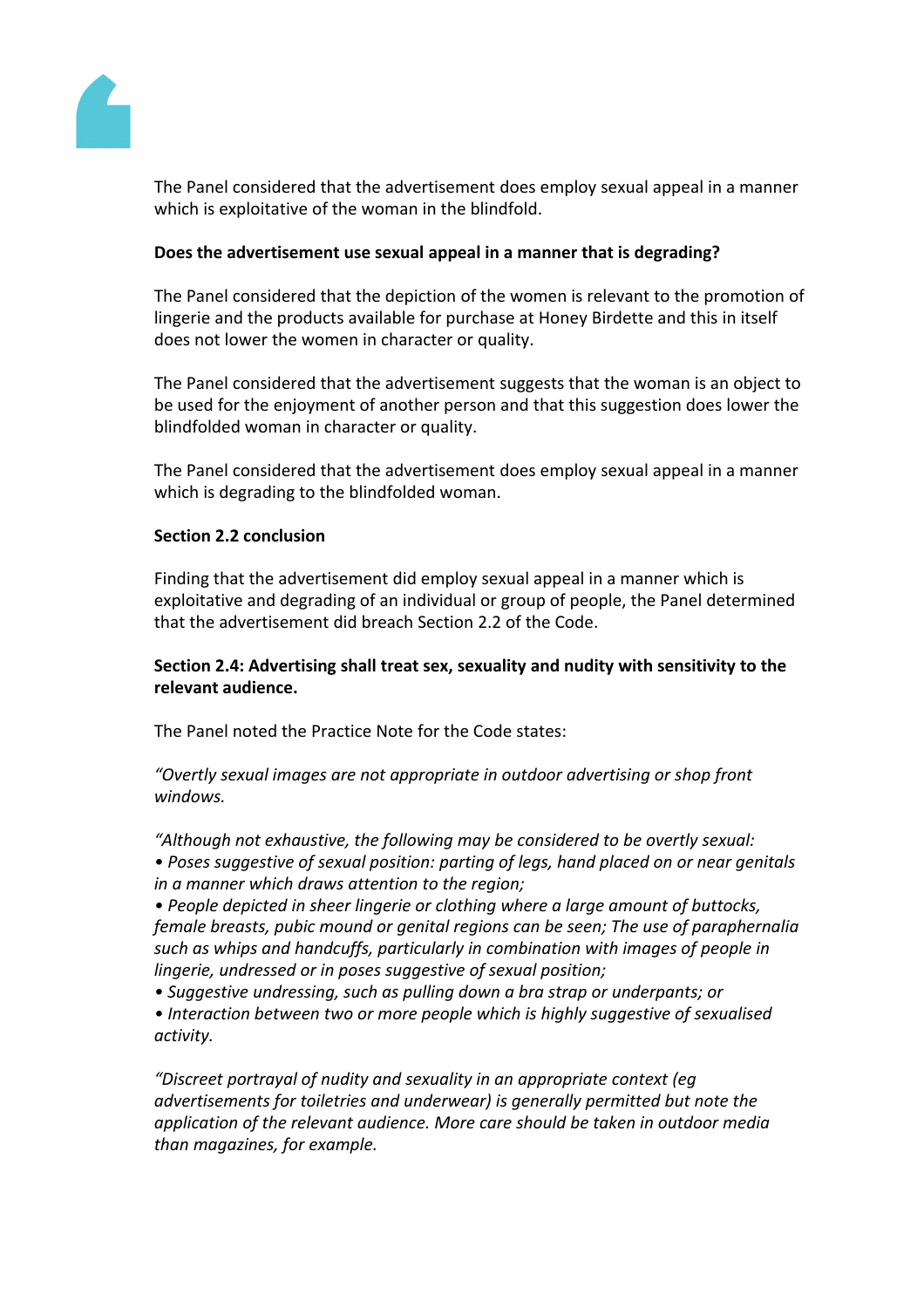

*"Images of models in bikinis or underwear are permitted, however, unacceptable images could include those where a model is in a suggestively sexual pose, where underwear is being pulled up or down (by the model or another person), or where there is clear sexual innuendo from the ad (e.g. depicting women as sexual objects)."*

## **Does the advertisement contain sex?**

The Panel considered whether the advertisement contained sex. The Panel noted the definition of sex in the Practice Note is "sexual intercourse; person or persons engaged in sexually stimulating behaviour".

The Panel considered that the women are not clearly engaging in sexual activity. The Panel considered that the advertisement does not contain sex.

## **Does the advertisement contain sexuality?**

The Panel noted the definition of sexuality in the Practice Note is "the capacity to experience and express sexual desire; the recognition or emphasis of sexual matters".

The Panel considered that the women are wearing lingerie and interacting with each other and considered that there is a sexual element to the advertisement.

## **Does the advertisement contain nudity?**

The Panel noted that the definition of nudity in the Practice Note is "the depiction of a person without clothing or covering; partial or suggested nudity may also be considered nudity".

The Panel noted that the women in the advertisement are depicted in lingerie and considered that this is a depiction of partial nudity.

## **Are the issues of sex, sexuality and nudity treated with sensitivity to the relevant audience?**

The Panel noted that the definition of sensitivity in the Practice Note is "understanding and awareness to the needs and emotions of others".

The Panel considered that the requirement to consider whether sexual suggestion is 'sensitive to the relevant audience' requires them to consider who the relevant audience is and to have an understanding of how they might react to or feel about the advertisement.

The Panel noted that this image appears in store windows and considered that the relevant audience includes retail workers, people shopping in the Honey Birdette store and people who are not shopping at Honey Birdette but who are walking past the store, and that this last group would include children.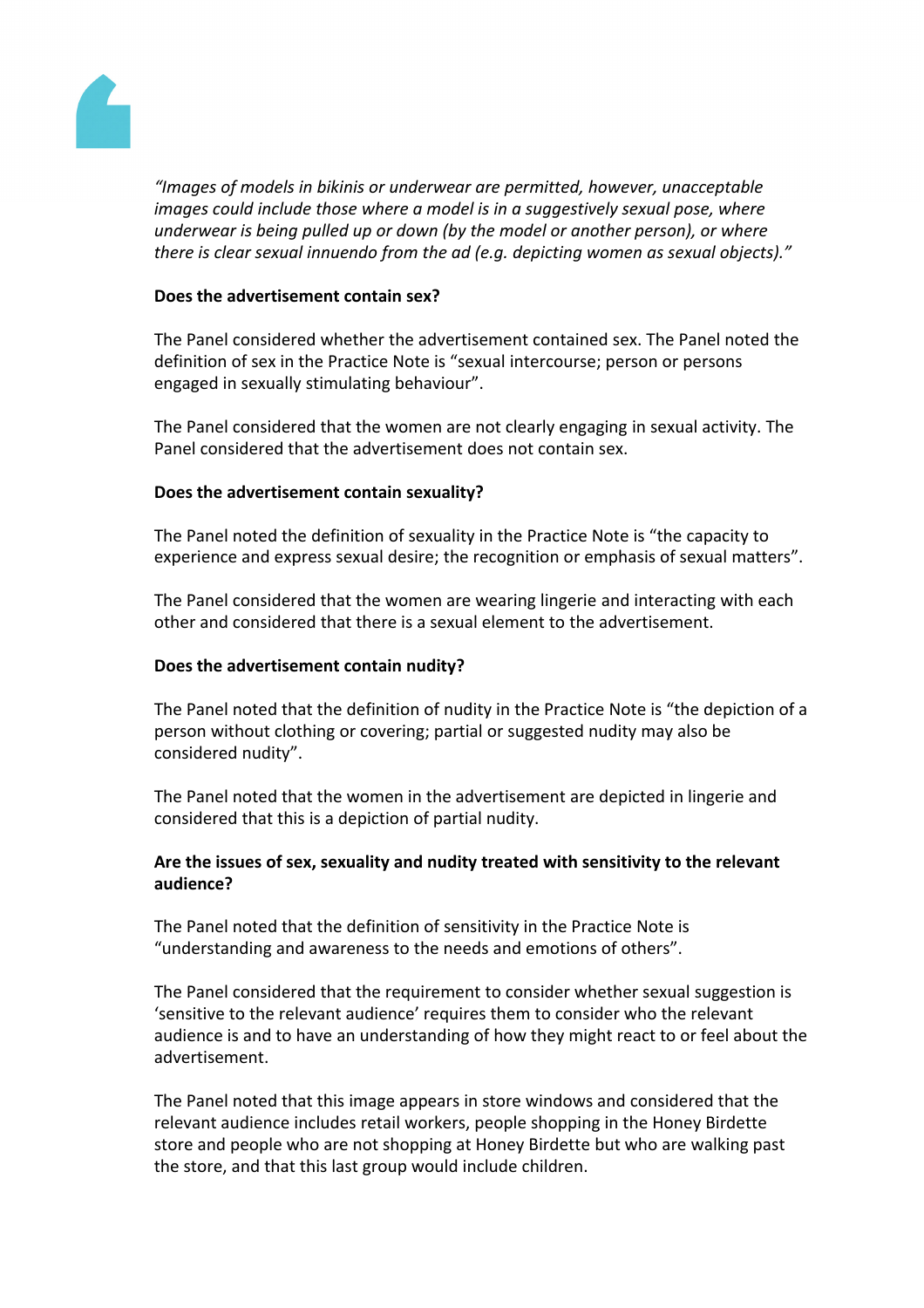

The Panel noted that it is not known how long the image appeared on the screen, however it was likely that it would not be considered fleeting by most members of the community. The Panel considered that the size of advertisement enabled the audience to focus on the scenario depicted, although the detail of the image may not be seen by everyone walking past.

The Panel noted that the woman on the right of the advertisement is facing away from the woman on the left, however she is reaching backwards to touch her thigh. The Panel noted the woman on the left is standing very close to the woman in front and is touching her arm. The Panel considered that even though the women are not embracing they are interacting in an intimate way.

The Panel considered that the depiction of the women in lingerie, interacting in an intimate way, with one of the women wearing a blindfold with the words "Fuck me" on it, combine to create an image which is overtly sexualised.

The Panel considered that the advertisement does feature overtly sexual imagery and the imagery is not appropriate for display in a shop front window.

## **Section 2.4 Conclusion**

The Panel determined that the advertisement did not treat sex, sexuality and nudity with sensitivity to the relevant broad audience and did breach Section 2.4 of the Code.

## **Section 2.5: Advertising shall only use language which is appropriate in the circumstances (including appropriate for the relevant audience and medium). Strong or obscene language shall be avoided.**

The Panel noted the advertisement is in a shop front window and that the relevant audience would be broad and would include children.

The Panel noted that it had consistently determined that the word "fuck" written in full was strong and obscene and is inappropriate in advertising to a broad audience (0074-21, 0156-20, 0063-19, 0002-19, 0530-18, 0276-18).

Consistent with the previous determinations, the Panel considered that the word "fuck" in the current advertisement is not appropriate for a broad audience and would be considered strong and obscene language by most members of the community.

The Panel noted that in combination with the imagery in the advertisement the language is used in a sexually explicit way and is not appropriate for display in shop front windows.

## **Section 2.5 conclusion**